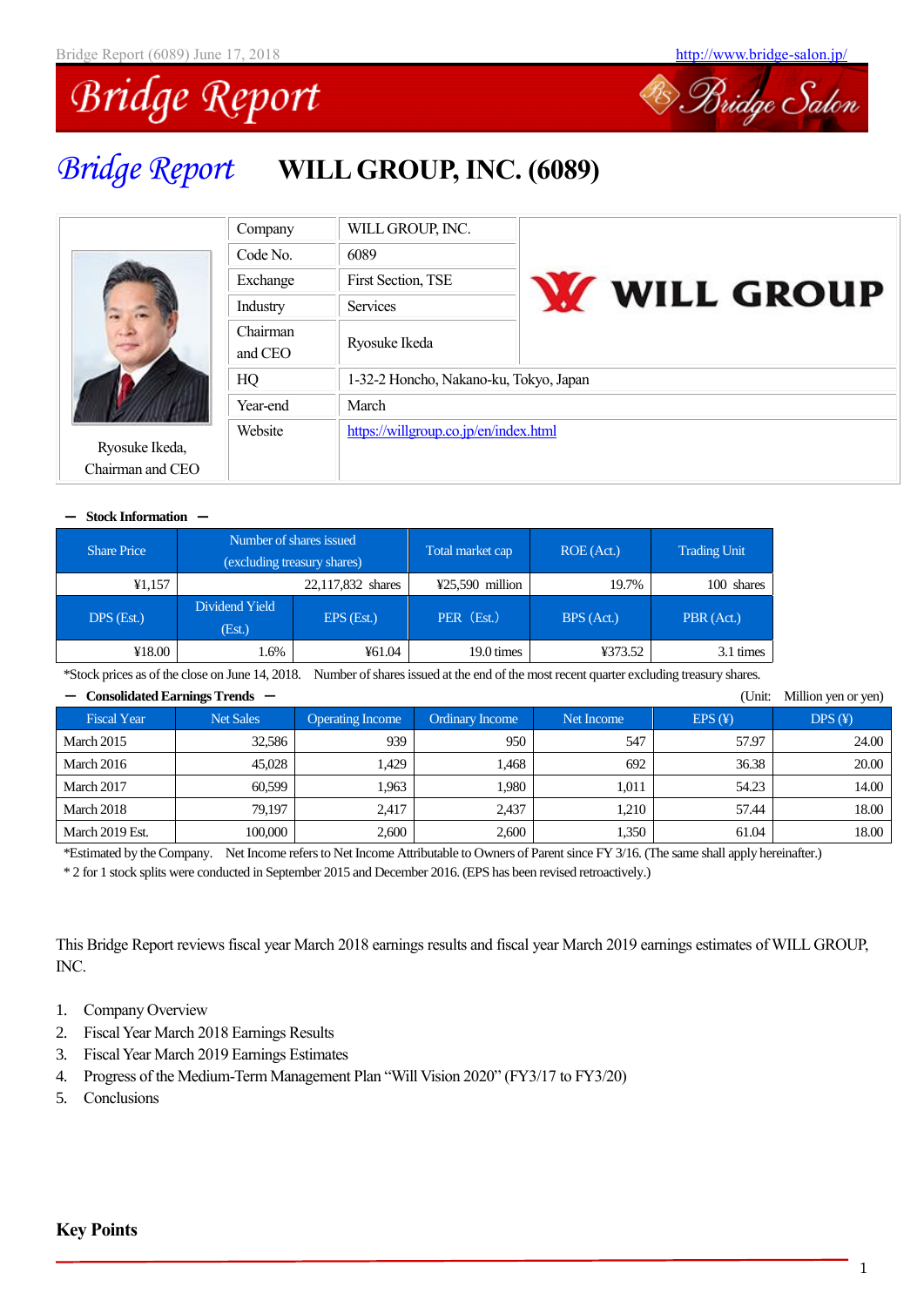<sup>2</sup> Bridge Salon

# **Bridge Report**

・The sales and operating income for the term ended March 2018 were up 30.7% and 23.1%, respectively, year on year. Sales grew in all business segments, for example, the sales of the overseas HR business increased 3.2 times year on year thanks to the effect of M&A. The sales growth and the improvement in profitability through the revision to the conditions of contracts, etc. offset the augmentation of SG&A expenses, mainly upfront investment including the costs of personnel and recruitment. The term-end dividend is to be 18 yen/share, up 4 yen/share from the previous term (payout ratio: 31.3%).

・For the term ending March 2019, sales and operating income are estimated to increase 26.3% and 7.5%, respectively, year on year. It is expected that sales will continue to grow in all segments, including the factory outsourcing (up 31.5%), care support (up 30.3%), and overseas HR (up 57.6%). The target sales (100 billion yen) set in the medium-term management plan (from FY 3/17) will be achieved one year earlier than planned. The estimated growth rate of operating income is low, because of the consideration of upfront investment for attaining the goals of the medium-term management plan. The estimate for the profit from the overseas HR business, which is susceptible to exchange rates, is conservative, too. The term-end dividend is to remain at 18 yen/share (payout ratio: 29.5%).

・In the medium-term management plan, the company aims to achieve sales of 100 billion yen and an operating income of 4 billion yen in the final term ending March 2020. Target sales are projected to be achieved one year earlier than planned, but it is necessary to increase operating income (2.41 billion yen in the term ended March 2018) by 60-70% in two years. The hurdle seems to be high, but in the term ending Mar. 2019, the company will fortify its marketing base by expanding sales areas for its 3 core businesses and cultivating new fields. Among 3 concentrated businesses, the care support business will enter the profit-earning phase, and the business of recruitment of personnel specializing in the Internet and IoT, which is riding the tide of market expansion, is profitable and will significantly contribute to total profit. As for the overseas HR business, there is a concern over exchange rates, but M&A is expected to improve performance.

### **1. Company Overview**

WILL GROUP, INC. is a holding company that dispatches sales support staff, call center operators, manufacturing line staff primarily to food manufacturing, and supports personnel recruitment. The main feature of the Company is the "hybrid placement service," by which permanent employees of Will Group work alongside temporary staff in the dispatched workplace. Will Group differentiates itself from its competitors by implementing its hands-on policy as it endeavors to develop new businesses to achieve the goal of ¥100 billion in sales.

Will Group companies are SAINT MEDIA, INC., a call center outsourcing services company; FAJ,INC., a company specializing in temporary staffing exclusively in the manufacturing industry; Border Link, Inc., which dispatches Assistant Language Teachers and operates foreign language schools for kids; an advertising agency CreativeBank INC. and others, totaling up to 35 companies (including 14 domestic companies, 21 overseas companies as of the end of March 2018).

#### **Main Subsidiaries Business Description** SAINT MEDIA, INC. The retail store sales staff dispatch, call center operator dispatch, nursing care staff dispatch FAJ, INC. Manufacturing industry staff dispatch, consignment

WILL GROUP Asia Pacific Pte. Ltd. (Singapore) Intermediary holding company overseeing overseas businesses

#### **<WILLVision>**

Creating a strong brand with high expected value and becoming No. 1 in the business fields of "working," "interesting," "learning" and "living."

| <b>Working:</b> | Business field to support "Working"     |
|-----------------|-----------------------------------------|
| Interesting:    | Business field to support "Interesting" |
| Learning:       | Business field to support "Learning"    |
| Living:         | Business field to support "Living"      |

#### **<Corporate History>**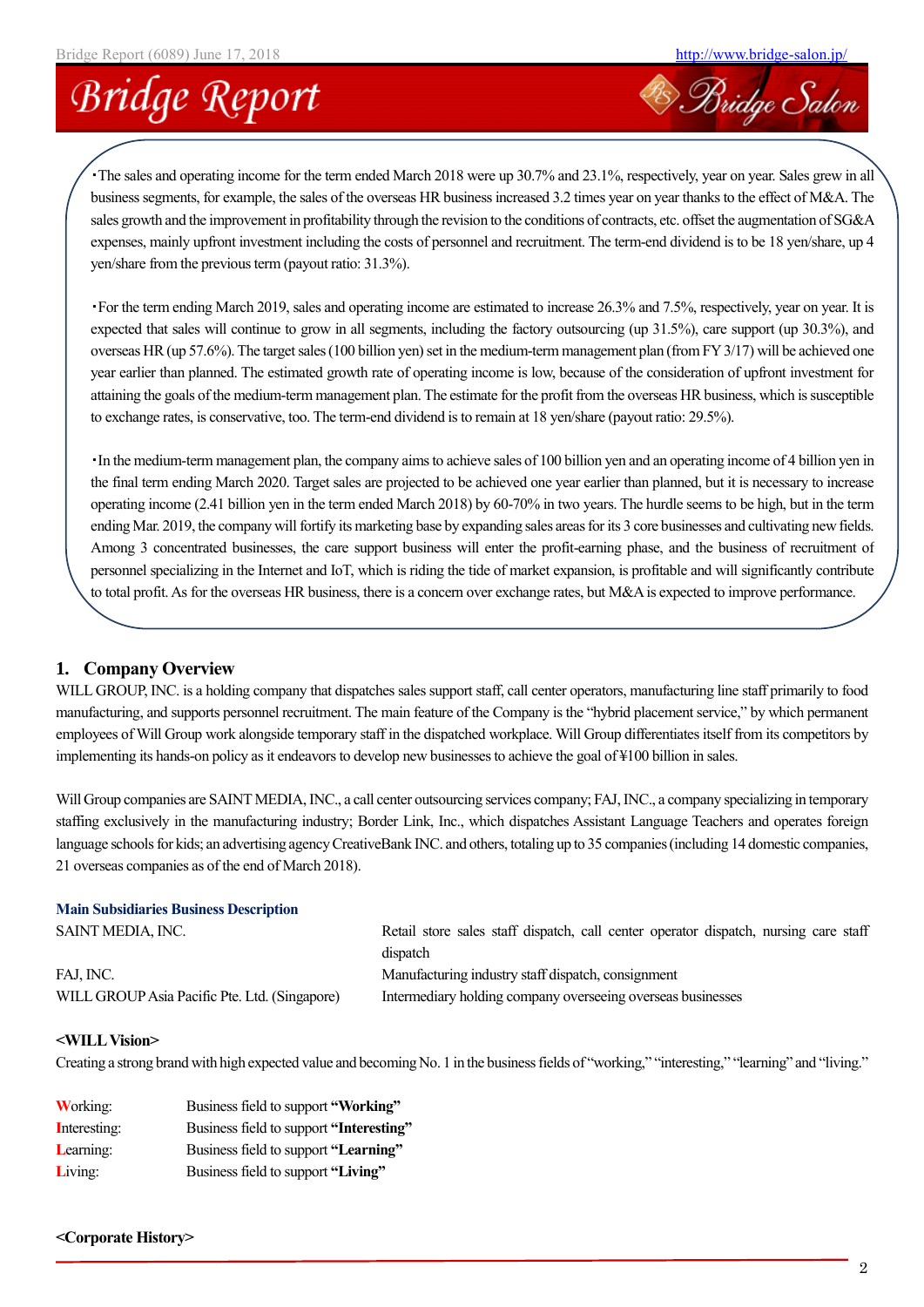Bridge Salon

### **Bridge Report**

The predecessor of this corporate group was SAINT MEDIA, INC., a company established in Kita-ku, Osaka-shi in January 1997, which operated a telemarketing business. SAINT MEDIA, INC., is now a consolidated subsidiary. In the meantime, in August 1997, Big Aid Co., Ltd., which undertook short-term businesses, was established in Naniwa-ku, Osaka-shi, and Mr. Ryosuke Ikeda, the current Representative Director and President, joined Big Aid Co., Ltd. as one of its co-founders in October 1997. In February 2000, the two companies merged, with SAINT MEDIA, INC. being the surviving company, hoping to produce synergetic effects between telemarketing and task undertaking business, and Mr. Ikeda was appointed as the president of this new company. Since then, this business group has operated personnel services with SAINT MEDIA, INC. as its core company, creating new businesses and restructuring existing businesses to keep pace with market changes. In April 2006, Will Holdings, Inc. (renamed to WILL GROUP, INC. in June 2012) was founded as a pure holding company, shifting to group business administration in order to improve the expertise of operational companies and optimize managerial resources. The Company was listed on the second section of the Tokyo Stock Exchange in December 2013, then in December 2014, it got listed on the first section of the Tokyo Stock Exchange.

#### **<Business Description>**

While operating the 3 core businesses of "sales outsourcing," "call center outsourcing," and "factory outsourcing" as its mainstay, Will Group is nurturing a variety of businesses not limited to staffing services, in order to build the next pillar for growth (revenue related to these activities is recorded in the "Others" section). As for the sales composition in the fiscal year ended March 2018, the sales outsourcing business accounted for 27%, call center outsourcing business 17%, factory outsourcing business 22%, care support business 9%, overseas HR business 17% and other (Japan) almost 9%.

Hybrid placement service is Will Group's original service by which permanent employees called field supporters(FS, on-site employees) work and do the same tasks with contract staff while managing, instructing, and educating them at a workplace. This is a strength of Will Group. As loyal field supporters conduct on-site management, they can offer high-quality services, grasp the needs of clients, and respond to them swiftly, receiving exclusive orders (clients' orders exclusively received by Will Group), increasing in-store share (ratio of Will Group's workers to all dispatched workers in each client's workplace), and fortifying its client base.

#### Sales Outsourcing Business SAINT MEDIA, INC. CreativeBank INC.

Dispatch of contract staff to provide storefront sales services at apparel, consumer electronics mass retail and cellular phone shops and outsourcing of related business processes are conducted in this business segment. CreativeBank INC. was turned into a consolidated subsidiary in September 2015 and earnings derived from planning/operation of its sales promotion are booked in this segment (A comprehensive support structure has been facilitated to provide sales promotion operations and sales support).

#### **Call Center Outsourcing Business SAINT MEDIA, INC.**

Call center operators are dispatched to companies operating telemarketing services and call centers including communications companies and a growing number of financial service companies. Will Group is also able to provide a telemarketing outsourcing service at its own call centers.

#### **Factory Outsourcing Business FAJ, INC.**

The consolidated subsidiary FAJ, INC. provides production outsourcing involving simple tasks (inspection, quality management, sorting, packing, etc.) and places contract staff to the food manufacturing industry (lunch boxes at convenience stores, prepared food), which is least affected by economies' ups and downs.

#### **Care Support Business SAINT MEDIA, INC.**

This is the business domain of the consolidated subsidiary SAINT MEDIA, INC. Inexperienced workers are recruited and educated, and then dispatched as assistants to certified care workers. Will Group offers not only full-time jobs but also jobs with flexible working styles, to make the working environments comfortable to contract staff. This business was started in the fiscal year ended March 2014, as the staffing market grew considerably because of the shortage of care workers. The company has carried out upfront investment while prioritizing business expansion over making a profit.

#### **Others**

Will Group offers "recruitment of personnel specializing in the Internet and IoT fields" by for Startups, Inc. and "overseas HR business"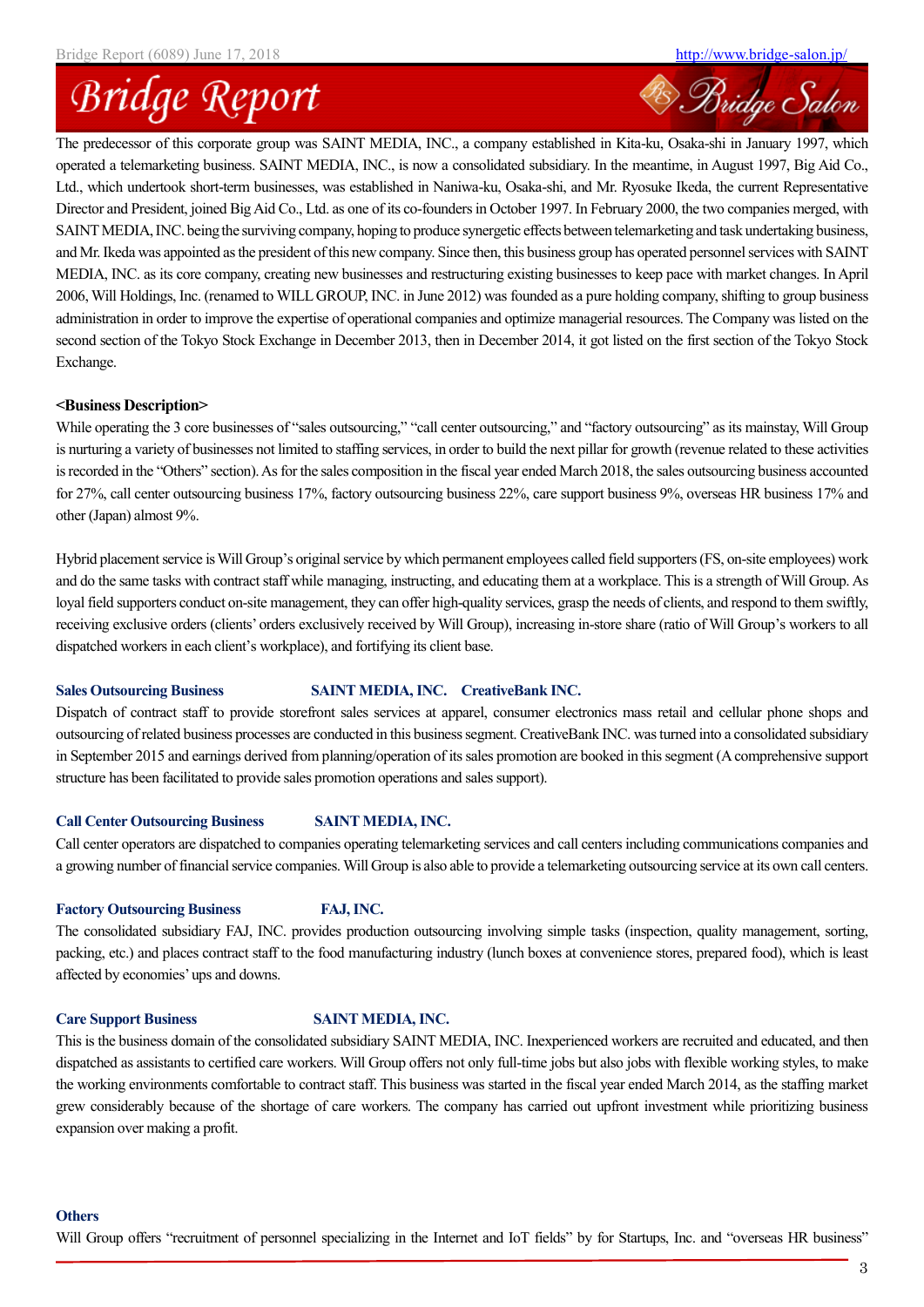<sup>28</sup> Bridge Salon

# **Bridge Report**

operated mainly by WILLGROUPAsia Pacific Pte. Ltd. In addition to these, the Group offers 9 new businesses that are at the investment stage: dispatch of workers to offices, recruitment of personnel in the sporting field, dispatch of Assistant Language Teachers (ALTs), dispatch of IT engineers, recruitment and dispatch of nursery staff, shared house operation, video utilization services, recruitment of medical doctors and nurses, and funds (incubation and HRTech).



### **2. Fiscal Year March 2018 Earnings Results**

| (1) Consolidated Earnings<br>(Unit: Million yen) |        |              |               |              |             |                          |                          |  |  |  |  |
|--------------------------------------------------|--------|--------------|---------------|--------------|-------------|--------------------------|--------------------------|--|--|--|--|
|                                                  | FY3/17 | <b>Share</b> | <b>FY3/18</b> | <b>Share</b> | Yo Y Change | Initial forecast         | <b>Divergence</b>        |  |  |  |  |
| <b>Sales</b>                                     | 60.599 | 100.0%       | 79.197        | 100.0%       | $+30.7%$    | 75,000                   | $+5.6%$                  |  |  |  |  |
| <b>Gross Profit</b>                              | 11.774 | 19.4%        | 16.058        | 20.3%        | $+36.4%$    | $\overline{\phantom{0}}$ | $\overline{\phantom{a}}$ |  |  |  |  |
| SG & A                                           | 9.811  | 16.2%        | 13.640        | 17.2%        | $+39.0\%$   |                          | $\overline{\phantom{a}}$ |  |  |  |  |
| <b>Operating Income</b>                          | 1.963  | 3.2%         | 2.417         | 3.1%         | $+23.1%$    | 2.250                    | $+7.5%$                  |  |  |  |  |
| Ordinary Income                                  | 1.980  | 3.3%         | 2.437         | 3.1%         | $+23.1%$    | 2.250                    | $+8.4%$                  |  |  |  |  |
| Net Income                                       | 1.011  | 1.7%         | 1.210         | 1.5%         | $+19.6%$    | 1.100                    | $+10.0\%$                |  |  |  |  |

### **Sales and operating income grew 30.7% and 23.1%, respectively, year on year.**

Sales were 79,197 million yen, up 30.7% year on year. Sales increased in all business segments, for example, the sales from the overseas HR business, which offers staffing services in ASEAN and Oceanian regions, expanded 3.2 times thanks to M&A. The amount of increase was 18.5 billion yen, of which M&A accounted for 10.6 billion yen and the organic sales made up 7.9 billion yen.

Operating income was 2,417 million yen, up 23.1% year on year. The care support business incurred a small operating loss, because profit was reduced by upfront investment, including the expenses for establishing new business bases and the cost for personnel and recruitment for strengthening its marketing structure, but the other segments saw the improvement in profit rate (the profit rate of the factory outsourcing business was unchanged from the previous term), as sales growth, the revision to conditions of contracts with existing clients, etc. offset the augmentation of personnel and recruitment costs due to the increase of employees. EBITDA, which is emphasized by the company, was 3,044 million yen, up 28.2% year on year from 2,375 million yen in the previous term.

| <b>Sales and Profit by Segment</b><br>(Unit: Million yen) |        |              |        |              |             |                          |                   |  |  |  |  |
|-----------------------------------------------------------|--------|--------------|--------|--------------|-------------|--------------------------|-------------------|--|--|--|--|
|                                                           | FY3/17 | <b>Share</b> | FY3/18 | <b>Share</b> | Yo Y Change | Initial forecast         | <b>Divergence</b> |  |  |  |  |
| Sales outsourcing                                         | 20,071 | 33.1%        | 21,654 | 27.3%        | $+7.9%$     | 21,800                   | $-0.7\%$          |  |  |  |  |
| Call center outsourcing                                   | 12,352 | 20.4%        | 13,178 | 16.6%        | $+6.7\%$    | 13,900                   | $-5.2\%$          |  |  |  |  |
| Factory outsourcing                                       | 13,697 | 22.6%        | 16,994 | 21.5%        | $+24.1%$    | 16,900                   | $+0.6%$           |  |  |  |  |
| Care support                                              | 5,244  | 8.7%         | 7,140  | 9.0%         | $+36.1%$    | 8,000                    | $-10.8\%$         |  |  |  |  |
| Overseas HR                                               | 4.108  | 6.8%         | 13,170 | 16.6%        | $+220.6%$   | 7,400                    | $+78.0\%$         |  |  |  |  |
| Others (Japan)                                            | 5,125  | 8.5%         | 7,059  | 8.9%         | $+37.7%$    | 7,000                    | $+0.8\%$          |  |  |  |  |
| <b>Consolidated Sales</b>                                 | 60,599 | 100.0%       | 79,197 | 100.0%       | $+30.7%$    | 75,000                   | $+5.6%$           |  |  |  |  |
| Sales outsourcing                                         | 1,489  | 7.4%         | 1.749  | 8.1%         | $+17.5%$    | $\overline{\phantom{0}}$ |                   |  |  |  |  |
| Call center outsourcing                                   | 699    | 5.7%         | 704    | 5.3%         | $+0.7\%$    | $\qquad \qquad$          |                   |  |  |  |  |
|                                                           |        |              |        |              |             |                          |                   |  |  |  |  |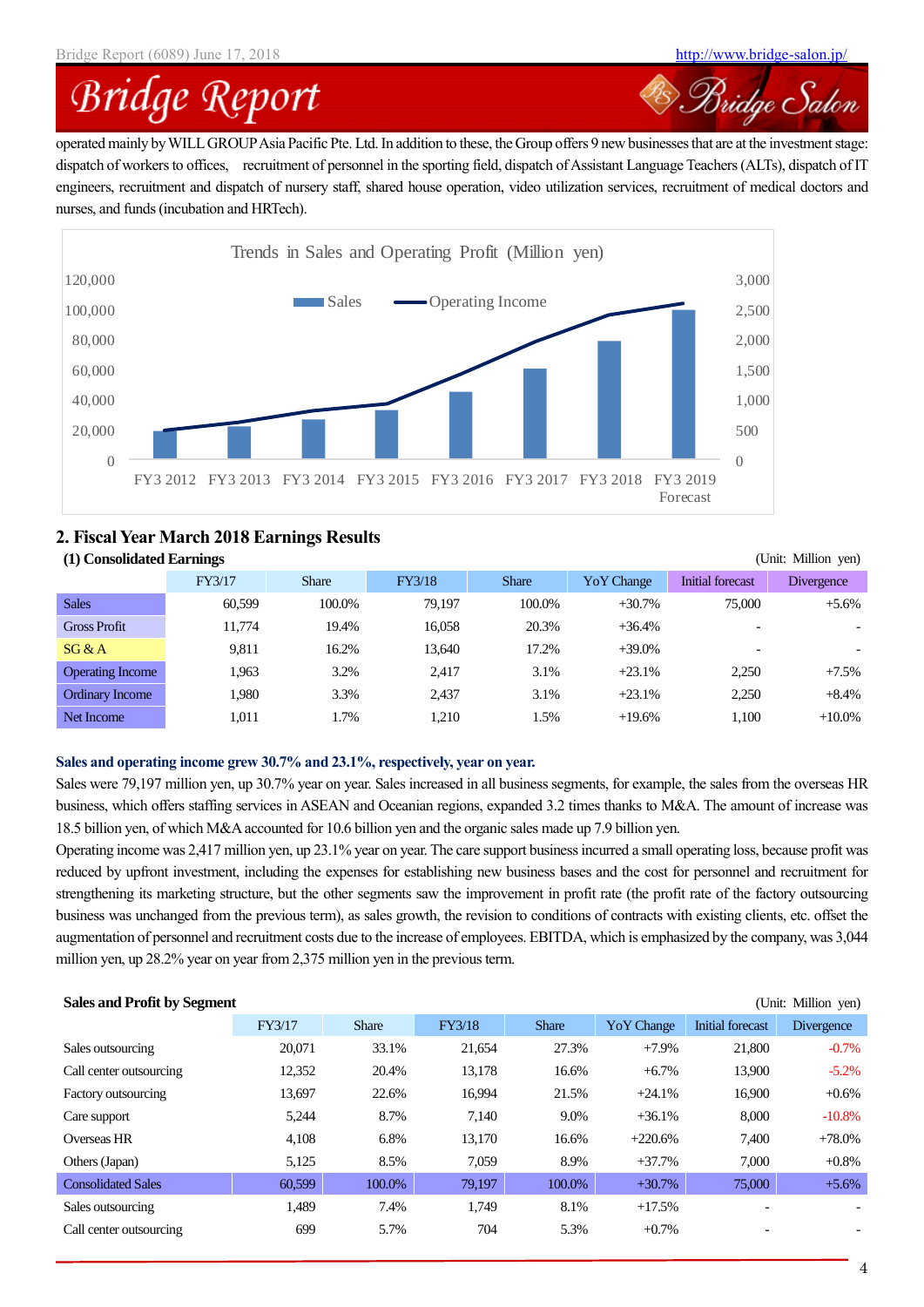Bridge Report (6089) June 17, 2018 <http://www.bridge-salon.jp/>

(Unit: Million yen)

| <b>Bridge Report</b>          |          |      |          |      |                          |                          | lge <i>Salon</i> |
|-------------------------------|----------|------|----------|------|--------------------------|--------------------------|------------------|
| Factory outsourcing           | 719      | 5.2% | 891      | 5.2% | $+24.0\%$                |                          |                  |
| Care support                  | 80       | 1.5% | $-16$    |      |                          |                          |                  |
| Overseas HR                   | 77       | 1.9% | 352      | 2.7% | $+357.1%$                | $\overline{\phantom{0}}$ |                  |
| Others (Japan)                | 139      | 2.7% | 246      | 3.5% | $+76.5%$                 | $\overline{\phantom{0}}$ |                  |
| <b>Adjustments</b>            | $-1,243$ |      | $-1,511$ |      | $\overline{\phantom{0}}$ |                          |                  |
| Consolidated operating income | 1,963    | 3.2% | 2.417    | 3.1% | $+23.1%$                 |                          |                  |

#### **(2) Trend by Segment**

| <b>Dance Outsour can't business</b> |             |       |       |       |             |       |       |       |
|-------------------------------------|-------------|-------|-------|-------|-------------|-------|-------|-------|
|                                     | $3/17 - 10$ | 20    | 30    | 40    | $3/18 - 10$ | 20    | 30    | 40    |
| <b>Sales</b>                        | 4.595       | 4.818 | 5.277 | 5,380 | 5.231       | 5,194 | 5,737 | 5,490 |
| <b>Operating Income</b>             | 211         | 349   | 419   | 510   | 468         | 438   | 446   | 395   |
| Profit Rate                         | 4.6%        | 7.2%  | 7.9%  | 9.5%  | 8.9%        | 8.4%  | 7.8%  | 7.2%  |

For the full year, sales were 21,654 million yen (up 7.9% year on year) and profit was 1,749 million yen (up 17.5% year on year). The sales from staffing services grew, due to the increase in the number of contractsin the communications field and contractstaffing in the apparel field. The sales from sales promotion through retail support and campaigns of leading IT-related enterprises, private seminars, exhibitions, etc. for corporations, also rose.

As for profit, profit rate declined in the 4<sup>th</sup> quarter, due to the enhancement of recruitment of permanent employees and staff of SAINT MEDIA, INC., but full-year profit rate increased thanks to the revision to conditions of contracts with existing clients and the increase of receipt of orders for entrusted work. The company maintained the trend of profit increase.

| <b>Call center outsourcing business</b><br>(Unit: Million yen) |             |       |       |       |             |       |       |       |  |
|----------------------------------------------------------------|-------------|-------|-------|-------|-------------|-------|-------|-------|--|
|                                                                | $3/17 - 10$ | 2Q    | 3Q    | 40    | $3/18 - 10$ | 20    | 30    | 40    |  |
| <b>Sales</b>                                                   | 2.851       | 3.160 | 3.187 | 3.152 | 3.207       | 3.440 | 3,415 | 3,114 |  |
| <b>Operating Income</b>                                        | 120         | 177   | 173   | 228   | 171         | 220   | 186   | 127   |  |
| Profit Rate                                                    | 4.2%        | 5.6%  | 5.4%  | 7.2%  | 5.3%        | 6.4%  | 5.4%  | 4.1%  |  |

For the full year, sales were 13,178 million yen (up 6.7% year on year) and profit was 704 million yen (up 0.7% year on year). In the staffing services offered by SAINT MEDIA, INC., while the smartphone market is expanding, there remains a demand for an increase of operators who explain how to use terminals, the details of services, etc. Also, the number of contracts for BPO (business process outsourcing: continuous outsourcing of business processes), financial business, etc. increased.

As for profit, the company kept the profit growth trend by offsetting the decline in gross profit rate with sales growth. But in the fourth quarter, while sales struggled, operating income rate dropped because gross profit rate decreased and the cost for recruiting staff (operators) augmented.

| (Unit: Million yen)<br><b>Factory outsourcing business</b> |             |       |       |       |             |       |       |       |
|------------------------------------------------------------|-------------|-------|-------|-------|-------------|-------|-------|-------|
|                                                            | $3/17 - 10$ | 20    | 3Q    | 40    | $3/18 - 10$ | 20    | 30    | 4C    |
| <b>Sales</b>                                               | 3,157       | 3.363 | 3.554 | 3,622 | 3.770       | 3,891 | 4.749 | 4,582 |
| Operating income                                           | 143         | 151   | 188   | 236   | 208         | 211   | 269   | 202   |
| <b>Profit Rate</b>                                         | 4.5%        | 4.5%  | 5.3%  | 6.5%  | 5.5%        | 5.4%  | 5.7%  | 4.4%  |

For the full year, sales were 16,994 million yen (up 24.1% year on year) and profit was 891 million yen (up 24.0% year on year). As the company enhanced sales from existing customers and increased the number of new customers through the expansion of marketing areas, it met the needs for human resources in the food manufacturing industry, which are growing because home meal replacement (HMR) such as prepared food, sweets to be sold at convenience stores and boxed meals became popular. The performance of Little Seeds Service Corporation, which was reorganized into a consolidated (second-tier) subsidiary in September 2017, made a contribution. Little Seeds Service Corporation boasts top-class performance of dispatch of workers in the manufacturing field in Fukushima Prefecture.

As for profit, the cost for opening 5 bases was recorded earlier than planned in the fourth quarter, augmenting expenses for personnel, recruitment, etc., but this was offset by sales growth and the improvement of gross profit rate.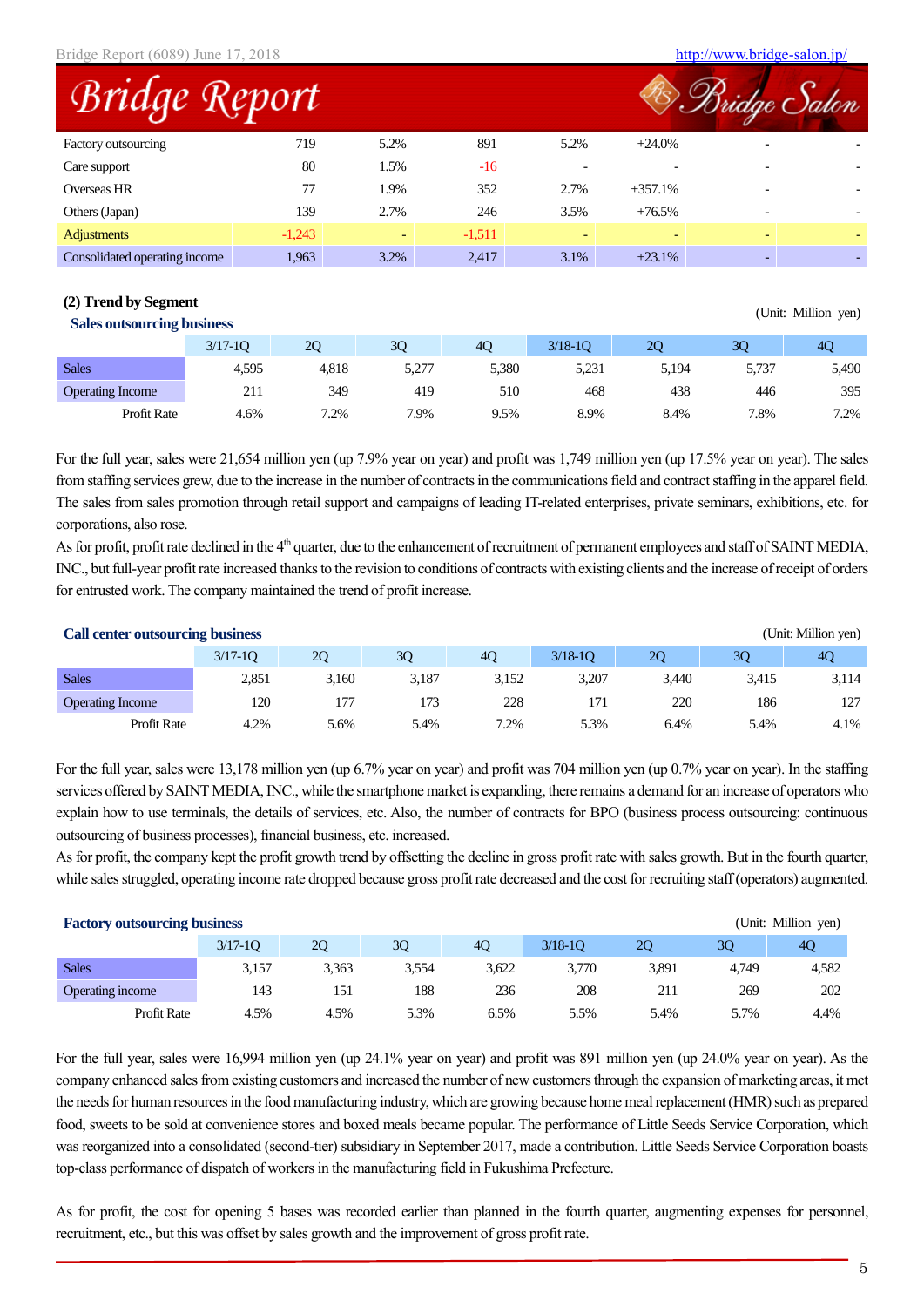



#### **Care support business** (Unit: Million yen)

| Care support business |                          |      |       |       |                          |      |      | $\overline{C}$ |
|-----------------------|--------------------------|------|-------|-------|--------------------------|------|------|----------------|
|                       | $3/17 - 10$              | 20   | 30    | 40    | $3/18 - 10$              | 20   | 30   | 40             |
| <b>Sales</b>          | 1,102                    | .287 | 1,377 | 1,477 | .588                     | .761 | .886 | 1,902          |
| Operating income      | $-31$                    | 24   |       | 68    | -46                      |      | 24   | $-0$           |
| <b>Profit Rate</b>    | $\overline{\phantom{0}}$ | 1.9% | 1.4%  | 4.6%  | $\overline{\phantom{0}}$ | 0.3% | 1.3% | -              |

For the full year, sales were 7,140 million yen (up 36.1% year on year) and loss was 16 million yen (profit: 80 million yen in the previous term). Sales grew steadily, thanks to the active development of business bases and the cultivation of facilities. The number of contractstaff increased, as the company enhanced employment follow-up activities, proposal for a variety of ways of working toward client enterprises, and so on, as part of activities for assisting inexperienced and less-experienced staff and part-time workers in getting a job. In November 2017, the company opened "Will Care Academy" for training the staff of the company and nursing-care facilities.

As for profit and loss, profit was reduced by upfront investment, including the cost for establishing new facilities and the expenses for personnel, recruitment, etc. for the strengthening of its marketing structure.

| <b>Overseas HR business</b><br>(Unit: Million yen) |             |     |     |       |             |           |       |                |  |
|----------------------------------------------------|-------------|-----|-----|-------|-------------|-----------|-------|----------------|--|
|                                                    | $3/17 - 10$ | 20  | 30  | 40    | $3/18 - 10$ | <b>20</b> | 30    | 4 <sub>O</sub> |  |
| <b>Sales</b>                                       | 618         | 648 | 738 | 2.102 | 2.382       | 2.860     | 2.874 | 5,053          |  |
| Operating income                                   | 12          | 12  |     | 42    | 21          | 174       | 84    | 71             |  |
| Profit Rate                                        | .9%         | .9% | .2% | 2.0%  | 0.9%        | 6.1%      | 2.9%  | 1.4%           |  |

For the full year, sales were 13,170 million yen (up 220.6% year on year) and profit was 352 million yen (up 354.5% year on year). The performance of Asia Recruit Holdings Sdn. Bhd. (reorganized into a consolidated subsidiary in June 2016) and Ethos Corporation Pty Ltd. and other two companies (reorganized into consolidated subsidiaries in January 2017) contributed to full-year results. In addition, the company saw the effect of acquisition of DFP Recruitment Holdings Pty Ltd., which became a consolidated subsidiary in January 2018 and dispatches and introduces clerical workers and call center operators.

| <b>Others (Japan)</b> |                          |       |       |       |             |      |      | (Unit: Million yen) |
|-----------------------|--------------------------|-------|-------|-------|-------------|------|------|---------------------|
|                       | $3/17 - 10$              | 2Q    | 30    | 40    | $3/18 - 10$ | 20   | 30   | 40                  |
| <b>Sales</b>          | 1.110                    | 1.191 | l.181 | l.641 | .576        | .662 | .329 | 1,983               |
| Operating income      | $-14$                    | 68    | 20    | 65    | 19          | 49   | 89   | 88                  |
| Profit Rate           | $\overline{\phantom{0}}$ | 5.7%  | .7%   | 4.0%  | 1.2%        | 2.9% | 4.9% | 4.4%                |

For the full year, sales were 7,059 million yen (up 37.7% year on year) and profit was 246 million yen (up 76.5% year on year). As the demand for executive staff in the Internet and IoT ventures is growing due to the current IPO boom, the business of personnel recruitment in the fields of the Internet and IoT expanded steadily. In addition, the company saw the increase in sales from the dispatch and recruitment of nursery staff, the dispatch of Assistant Language teachers (ALTs) in response to municipalities' needs for the enrichment of English education, and the dispatch of workers to offices that strengthened marketing structures and support for senior workers.

As for profit, the personnel recruitment in the fields of the Internet and IoT contributed considerably.

Little Seeds Service Corporation (Fukushima Pref.), which was reorganized into a consolidated subsidiary as the company acquired all of its shares in September 2017, carries out the businesses of contract staffing and business process outsourcing mainly in Fukushima Prefecture. DFP Recruitment Holdings Pty Ltd., which was reorganized into a consolidated subsidiary as the company acquired 60% of its shares in January 2018, provides contract staffing and personnel recruitment services related to clerical jobs and call center operations jobs to a variety of institutions and enterprises, including governmental offices, communications firms, and energy corporations in Australia.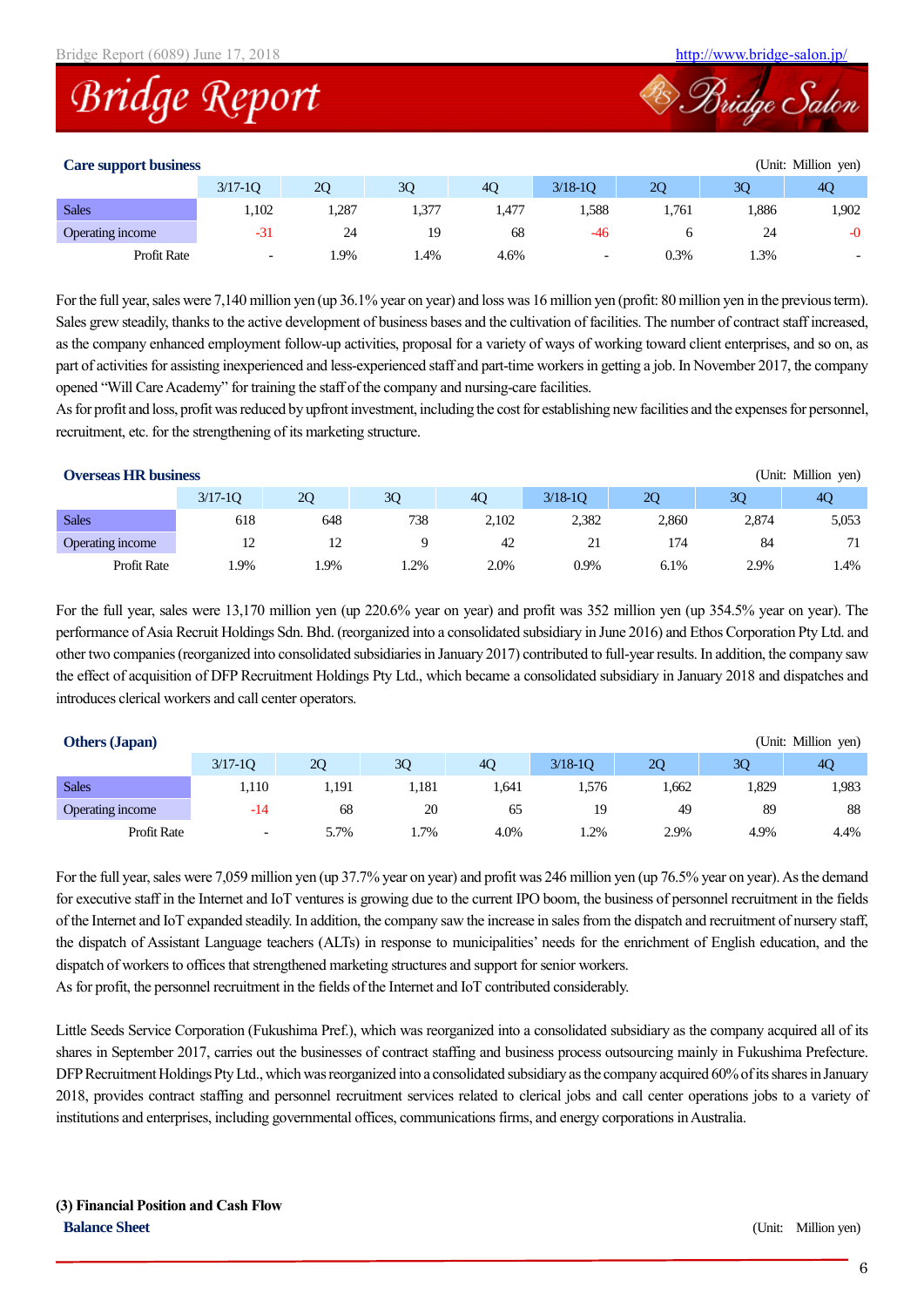|                          | Bridge Report (6089) June 17, 2018 |        |                                            |          |          |
|--------------------------|------------------------------------|--------|--------------------------------------------|----------|----------|
| Bridge Report            |                                    |        |                                            |          |          |
|                          | FY3/17                             | FY3/18 |                                            | FY3/17   | FY3/18   |
| Cash, equivalents        | 3,656                              | 9,236  | Payables                                   | 4,773    | 6,341    |
| Receivables              | 9,460                              | 11,661 | Unpaid expenses                            | 604      | 1,130    |
| <b>Inventories</b>       | 774                                | 1,046  | Unpaid taxes                               | 1,287    | 1,807    |
| <b>Current Assets</b>    | 14,361                             | 22,797 | Bonus reserves                             | 435      | 564      |
| Tangible assets          | 445                                | 958    | Interest bearing liabilities (leasing fee) | 4,364(3) | 6,354(7) |
| Intangible assets        | 1,758                              | 2,654  | Liabilities                                | 12,282   | 17,979   |
| Investments, others      | 735                                | 1,086  | <b>Net Assets</b>                          | 5,018    | 9,517    |
| <b>Noncurrent Assets</b> | 2,939                              | 4,699  | <b>Total Liabilities, Net Assets</b>       | 17,300   | 27,496   |

Term-end total assets were 27,496 million yen, up 10,196 million yen from the end of the previous term. Cash & deposits and net assets increased as the exercise of the fifth share acquisition right (with a provision for revising strike price) was finished. Receivables and payables augmented because the end of the term fell on a holiday and account settlement was delayed till the next term. Capital-to-asset ratio was 30.0% (23.3% at the end of the previous term).

| <b>Cash Flow Summary</b>      |          |          | (Unit:            | Million yen) |
|-------------------------------|----------|----------|-------------------|--------------|
|                               | FY3/17   | FY3/18   | <b>YoY</b> Change |              |
| Operating cash flow (A)       | 38       | 3,503    | $+3.465$          | $+9118.4%$   |
| Investing cash flow (B)       | $-1,576$ | $-2,095$ | $-519$            |              |
| Free cash flow $(A+B)$        | $-1,538$ | 1,408    | $+2,946$          |              |
| Financing cash flow           | 2,446    | 3.971    | $+1.525$          | $+62.3%$     |
| Cash, equivalents at term-end | 3,627    | 9,159    | $+5,532$          | $+152.5%$    |

#### **ROE Analysis**

|            |                        | FY3/14     | FY3/15        | FY3/16           | FY3/17       | FY3/18               |
|------------|------------------------|------------|---------------|------------------|--------------|----------------------|
| <b>ROE</b> |                        | 20.68%     | 19.72%        | 20.80%           | 26.47%       | 19.68%               |
|            | Net Profit Margin      | 1.43%      | .68%          | 1.54%            | 1.67%        | 1.53%                |
|            | <b>Assets Turnover</b> | 5.05 times | 4.62 times    | 4.42 times       | $4.09$ times | $3.54 \text{ times}$ |
|            | Leverage               | 2.86x      | $2.54 \times$ | $3.06 \text{ x}$ | 3.88x        | 3.64 x               |

\* ROE (return on equity) is "net profit margin (net income÷sales)" multiplied by "assets turnover (sales÷total assets)" multiplied by "financial leverage (total assets÷net assets, reciprocal number of equity ratio)". ROE = net profit margin × assets turnover × financial leverage

\* The data in the table above is based upon figures taken from the official earnings announcement filings, and total assets and capital required to calculate the data above are averages for the term (Using the values at the end of the previous and current terms, and therefore the data listed in the official earnings announcement filings and the data above do not necessarily coincide because they use term end equity ratio).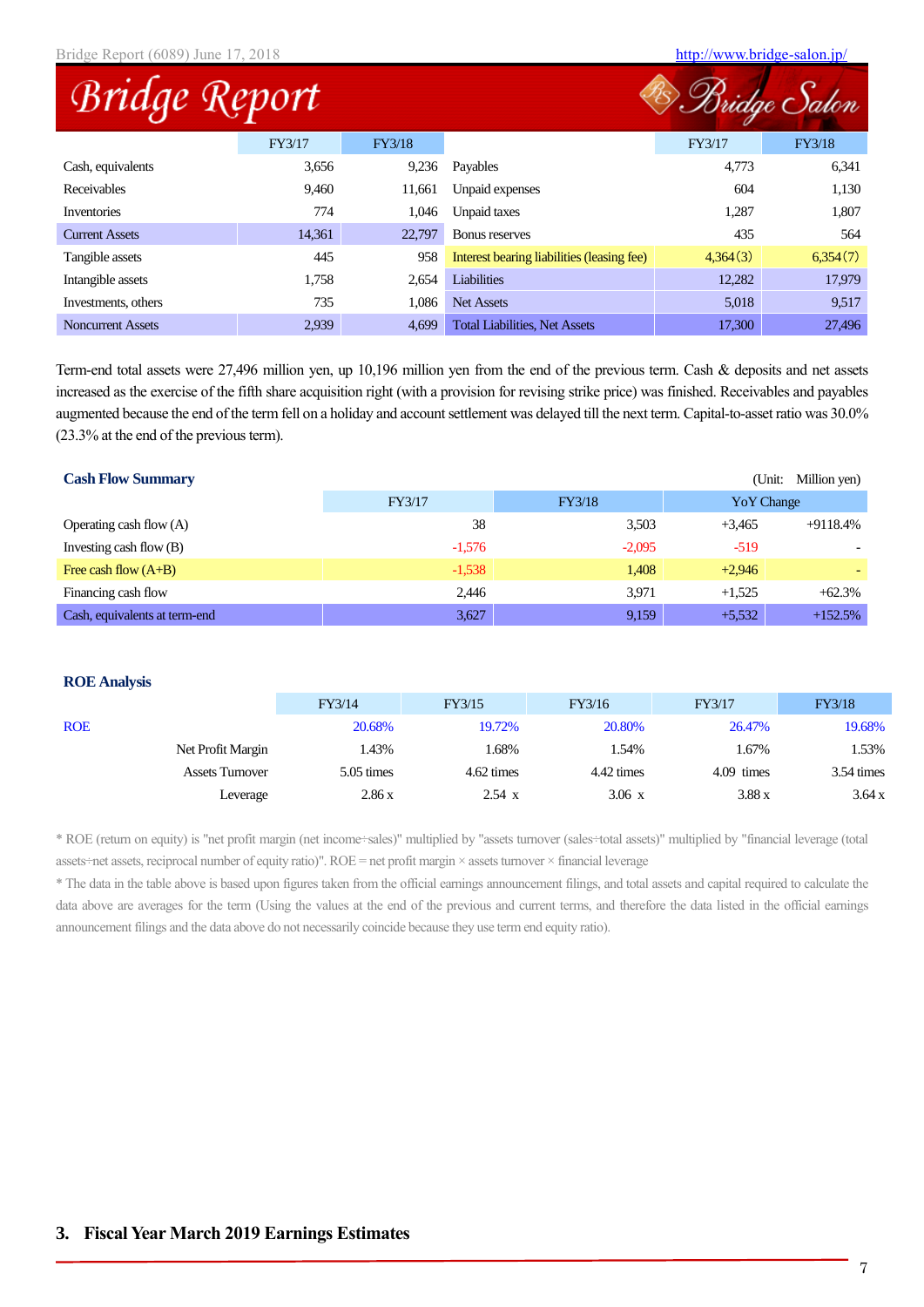Bridge Salon

## **Bridge Report**

| <b>Consolidated Earnings</b><br>(Unit: Million yen)<br>(1) |        |              |                 |              |             |  |  |
|------------------------------------------------------------|--------|--------------|-----------------|--------------|-------------|--|--|
|                                                            | FY3/18 | <b>Share</b> | FY3/19 forecast | <b>Share</b> | Yo Y Change |  |  |
| <b>Sales</b>                                               | 79.197 | 100.0%       | 100,000         | 100.0%       | $+26.3%$    |  |  |
| <b>Operating Income</b>                                    | 2,417  | 3.1%         | 2,600           | 2.6%         | $+7.5%$     |  |  |
| Ordinary Income                                            | 2,437  | 3.1%         | 2,600           | 2.6%         | $+6.6\%$    |  |  |
| Net profit                                                 | 1,210  | 1.5%         | 1,350           | 1.4%         | $+11.6%$    |  |  |

**The company is estimated to achieve sales of 100 billion yen, which is a goal for the medium-term management plan, one year earlier than planned. As for profit, anticipatory expenses for the term ending March 2020 will be posted.**

Thanks to the cultivation of new markets and M&A, sales are projected to rise in all business segments, including factory outsourcing (up 31.5% year on year), care support (up 30.3% year on year due to the increase of business bases), and overseas HR (up 57.6% year on year due to M&A). The company is expected to achieve sales of 100 billion yen, which is a goal for the medium-term management plan for the term ending March 2020, ahead of schedule. As for profit, upfront investment for attaining an operating income of 4 billion yen as a goal in the medium-term management plan is taken into account, and the profit from the overseas HR business, which is susceptible to exchange rates, has been estimated conservatively.

EBITDA, which is emphasized by the company, is forecasted to be 3,440 million yen, up 13.0% year on year (3,044 million yen in the term ended March 2018).

#### **(2) Estimated Sale by Segment** (Unit: Million yen)

|                           | FY3/18 | <b>Share</b> | FY3/19 forecast | <b>Share</b> | Yo Y Change |
|---------------------------|--------|--------------|-----------------|--------------|-------------|
| Sales outsourcing         | 21,654 | 27.3%        | 24,270          | 24.3%        | $+12.1%$    |
| Call center outsourcing   | 16,793 | 21.2%        | 18,280          | 18.3%        | $+8.9\%$    |
| Factory outsourcing       | 16.994 | 21.5%        | 22,350          | 22.4%        | $+31.5%$    |
| Care support              | 7.140  | 9.0%         | 9,300           | 9.3%         | $+30.3%$    |
| Overseas HR               | 13,170 | 16.6%        | 20,760          | 20.8%        | $+57.6%$    |
| Others (Japan)            | 3,443  | 4.3%         | 5.040           | 5.0%         | $+46.3%$    |
| <b>Consolidated Sales</b> | 79,197 | 100.0%       | 100,000         | 100.0%       | $+26.3%$    |

※From FY3/19, dispatch and recruitment of workers to offices, which was included in "Others," was integrated into Call center outsourcing business.

As for the sales outsourcing business, sales are estimated to increase by 12.1% year on year, while expecting the growth of the communications domain as well as the non-communications domain, including apparel. Profit will be curbed by the establishment of 10 business bases for expanding the non-communications domain, and the incentive in the communications domain is estimated conservatively.

As for the call center outsourcing business (the business of dispatch and recruitment of office workers integrated in the term ending March 2019), sales are projected to grow 8.9% year on year, due to the increase of orders for financial projects and the dispatch of contract staff to offices utilizing the nationwide network of bases. As for profit, gross profit rate is estimated to improve, thanks to the cultivation of long-term contracts, etc.

As for the factory outsourcing business, sales are forecasted to grow 31.5% year on year and profitability is estimated to improve, thanks to the contribution of the non-food product domain and Little Seeds Service Corporation, which was reorganized into a consolidated subsidiary in the term ended March 2018, as well as the expansion of the food product domain.

As for the care support business, 6 to 10 bases are to be established, and the company will have 50 bases by the end of the term ending March 2019. Sales are estimated to increase 30.3% year on year, in parallel with the improvement in the rate of utilization of facilities that had been opened by the previous term. The number of profitable facilities opened more than 2 years ago will increase, recouping upfront investment and earning profit.

As for the overseas HR business, sales are projected to rise 57.6% year on year, thanks to the full-year contribution of DFP Recruitment Holdings

Pty Ltd. (Australia), which was reorganized into a consolidated subsidiary in January 2018. Profit is forecasted to decline, because of the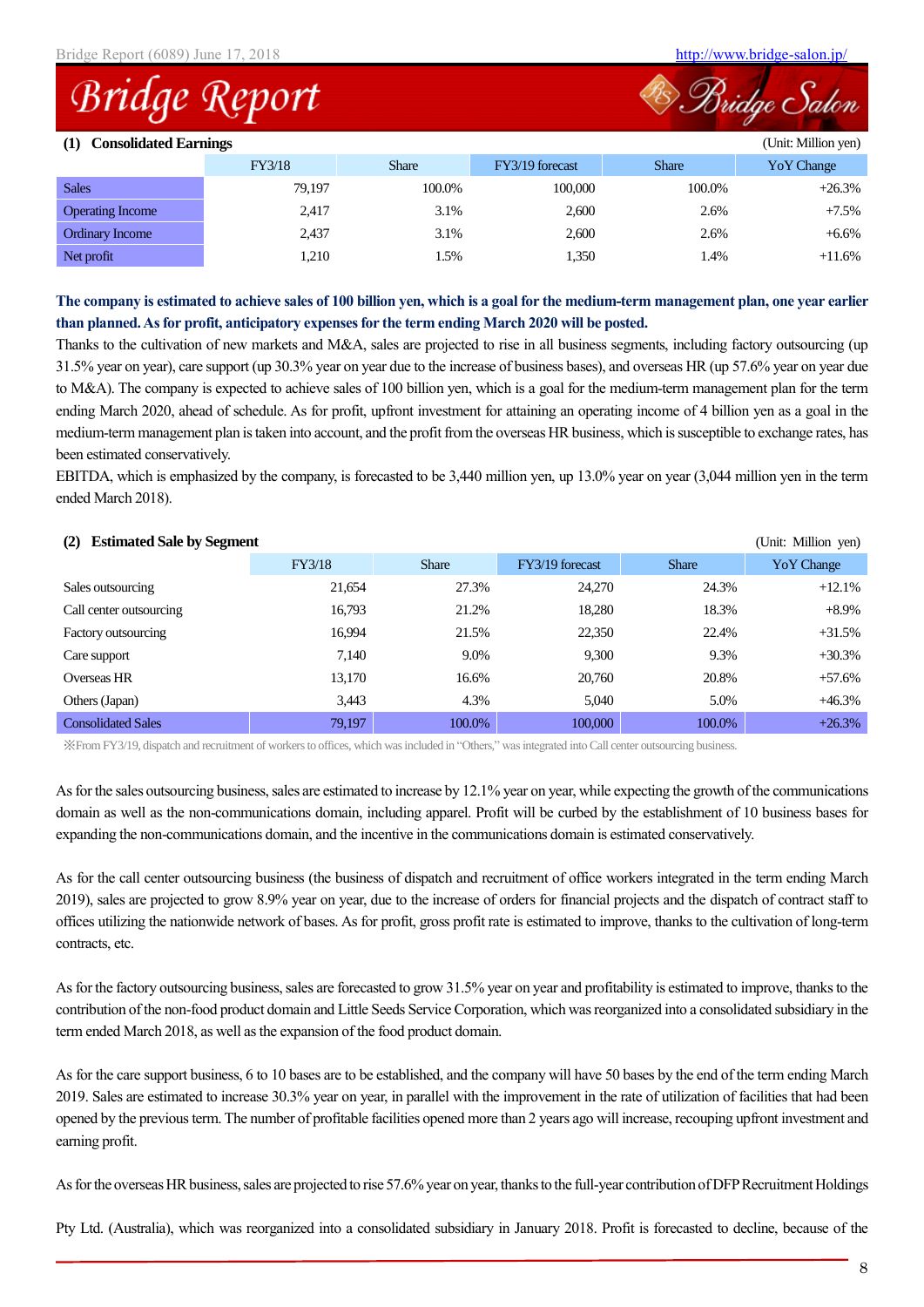Bridge Salon



conservative estimates for exchange rates, etc.

As for other domestic businesses, sales are estimated to grow 46.3% year on year, thanks to the expansion of existing businesses and new businesses, including the introduction of part-time workers with foreign nationalities. Profit is projected to increase significantly, mainly in the concentrated business of recruitment of personnel specializing in the Internet and IoT.

In addition, joint cost (adjustment) is forecasted to augment 470 million yen, taking into account an upfront investment of 400 million yen for upgrading the infrastructure system and strengthening functions for technology shift for operation.

#### **4. Progress of the Medium-Term Management Plan "Will Vision 2020" (FY 3/17 to FY 3/20)**

The intensive strategies set in the medium-term management plan "Will Vision 2020" are (1) to grow the 3 core businesses to No.1 in respective fields, (2) to establish 3 new businesses as mainstays, and (3) create a certain scale of business in a new field other than those mentioned above. In the final term ending March 2020, the company aims to achieve sales of 100 billion yen and an operating income of 4 billion yen. As a policy for return to shareholders, the company has set a total return ratio (ratio of the sum of dividends and treasury shares acquired to net income) at 30% in the term ending March 2020.



(Source: WILL GROUP)

#### **Progress of intensive strategies**

As for (1), the company is striving to expand the in-store share of the Will Group, broaden its marketing areas, and diversify its related business fields, and sales are steadily growing.

| Sales outsourcing business       | FY 3/16: sales of 17,359 million yen $\Rightarrow$ FY 3/18: sales of 21,654 million yen |  |
|----------------------------------|-----------------------------------------------------------------------------------------|--|
| Call center outsourcing business | FY 3/16: sales of 9,938 million yen $\Rightarrow$ FY 3/18: sales of 16,793 million yen  |  |
| Factory outsourcing business     | FY 3/16: sales of 10,346 million yen $\Rightarrow$ FY 3/18: sales of 16,994 million yen |  |

As for (2), the company is striving to promote the placement of nursing care staff, improve overseas staffing services mainly in ASEAN and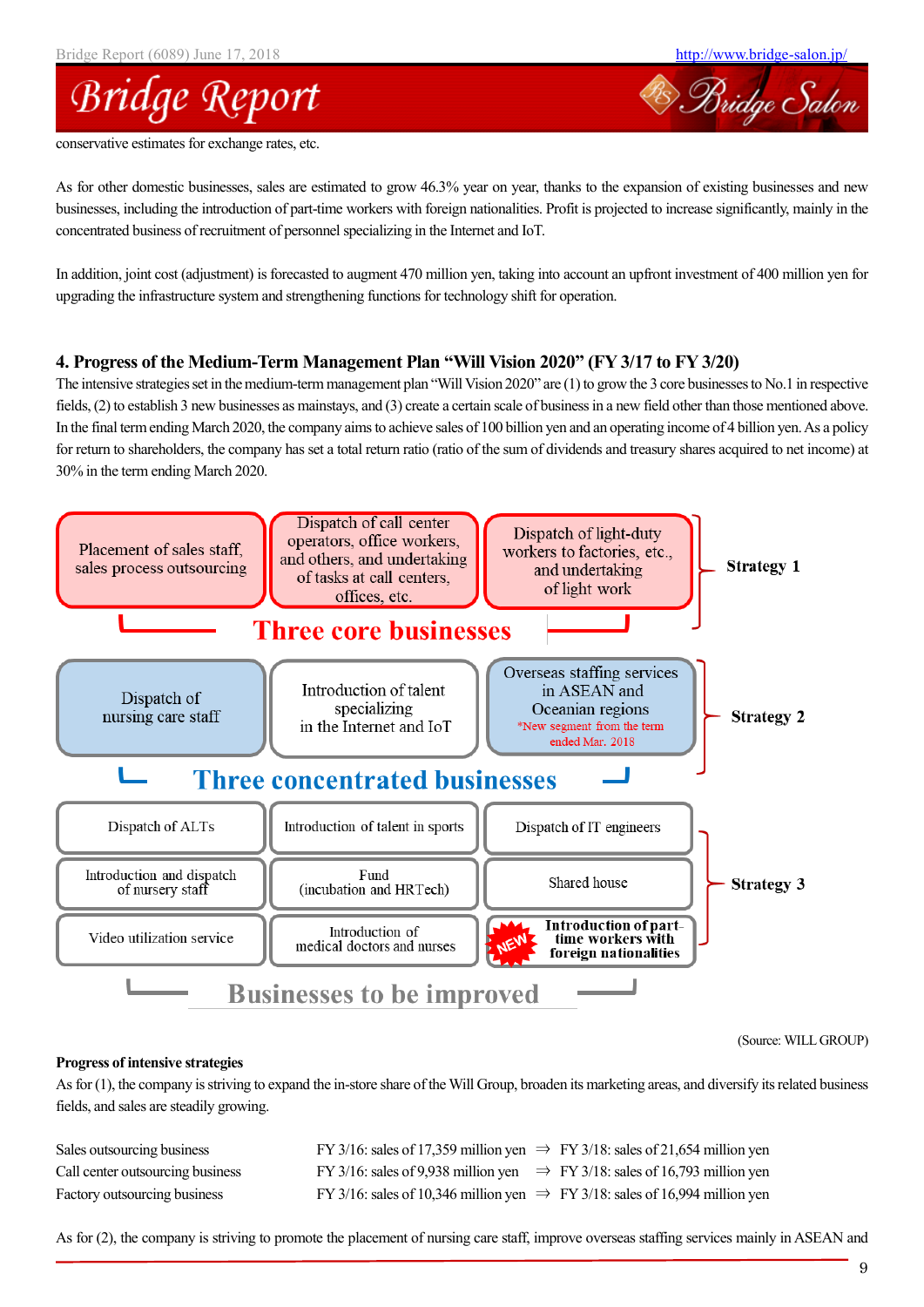<sup>28</sup> Bridge Salon

# **Bridge Report**

Oceanian regions, and enhance the recruitment of personnel specializing in the Internet and IoT. As for the placement of nursing care staff, the care support business is expected to earn annual sales of 9.3 billion yen in the term ending March 2019, contributing to profit (each facility starts contributing to profit 3 years after establishment). As for the overseas staffing service in mainly ASEAN and Oceanian regions, the overseas HR business is estimated to earn annual sales of 20.7 billion yen in the term ending March 2019, and it has already started contributing to profit. As for the recruitment of personnel specializing in the Internet and IoT, the company provides C-level positions executive search services and the number of executives introduced by the company increased 15 times in five years from 20 in the term ended March 2014 (the year of business start-up) to 315 in the term ended March 2018, because there is a growing demand for executives in the Internet and IoT ventures amid the IPO boom. This business spun off from SAINT MEDIA, INC. in the term ended September 2016, and changed its brand name from "Net Jinzai Bank" to "for Startups" in the term ended March 2018. Because of the characteristics of its business, the scale of sales is not large, but profitability is high.

As for (3), the company makes investments in ventures via corporate venture capital, conducts M&A, injects small funds, forms alliances, launches new businesses by itself, and more. It is developing the media for recruitment of foreign part-time workers.

#### **To achieve target sales and operating income**

The company is expected to achieve sales of 100 billion yen in the term ending March 2019, one year earlier than planned. As for operating income, the company aims to earn 2.6 billion yen in the term ending March 2019, and additional 890 million yen in the 3 core businesses and 670 million yen in the 3 concentrated businesses in the term ending March 2020, offsetting the 160 million yen augmentation of costs for developing new businesses and common expense, to achieve 4 billion yen.

|                                                | FY 3/14                  | FY 3/15 | FY 3/16 | FY 3/17 | FY 3/18 | FY 3/19    | FY 3/20    |
|------------------------------------------------|--------------------------|---------|---------|---------|---------|------------|------------|
|                                                |                          |         |         |         |         | (forecast) | (estimate) |
| No. of facilities opened within 2 years        |                          |         | 25      | 21      | 14      | 17         |            |
| No. of facilities opened more than 2 years ago |                          |         |         |         | 27      | 30         | 41         |
| (the main source of profit)                    |                          |         |         |         |         |            |            |
| Total                                          |                          |         | 27      | 30      | 41      | About 50   | Over 50    |
| Profit (100 million yen)                       | $\overline{\phantom{0}}$ |         |         |         | $-0.1$  | 0.9        | 3.8        |

Estimated variation in the number of facilities and profit/loss in the care support business

#### Estimated sales and profit in the overseas HR business

|                      | FY 3/18  | $FY$ 3/19 (forecast) | FY 3/20 (estimate) |
|----------------------|----------|----------------------|--------------------|
| Sales (billion yen)  | 13.1     | 20.7                 | 21.8               |
| Profit (million yen) | 350      | 310                  | 390                |
| No. of subsidiaries  | 21<br>∠⊥ | $\sim$<br>$\sim$ 1   |                    |

Results of recruitment of personnel specializing in the Internet and IoT

|                                  | $T \bigcap I$<br>--<br>$\overline{\phantom{a}}$ | $\Gamma V \Omega / 15$<br>n.<br>ن د اب | $2.11 - 1.2$<br><b>TW</b><br>10 | $\Gamma N Z 2/17$ | FY 3/18                           |
|----------------------------------|-------------------------------------------------|----------------------------------------|---------------------------------|-------------------|-----------------------------------|
| No.<br>of workers recruited<br>. | $\bigcap$<br><b>ZU</b>                          | 101                                    | 160                             | 105<br>102        | $\sim$ $\sim$<br>- 21 - 21<br>. . |

#### **5. Conclusions**

In the medium-term management plan, the company aims to achieve sales of 100 billion yen and an operating income of 4 billion yen in the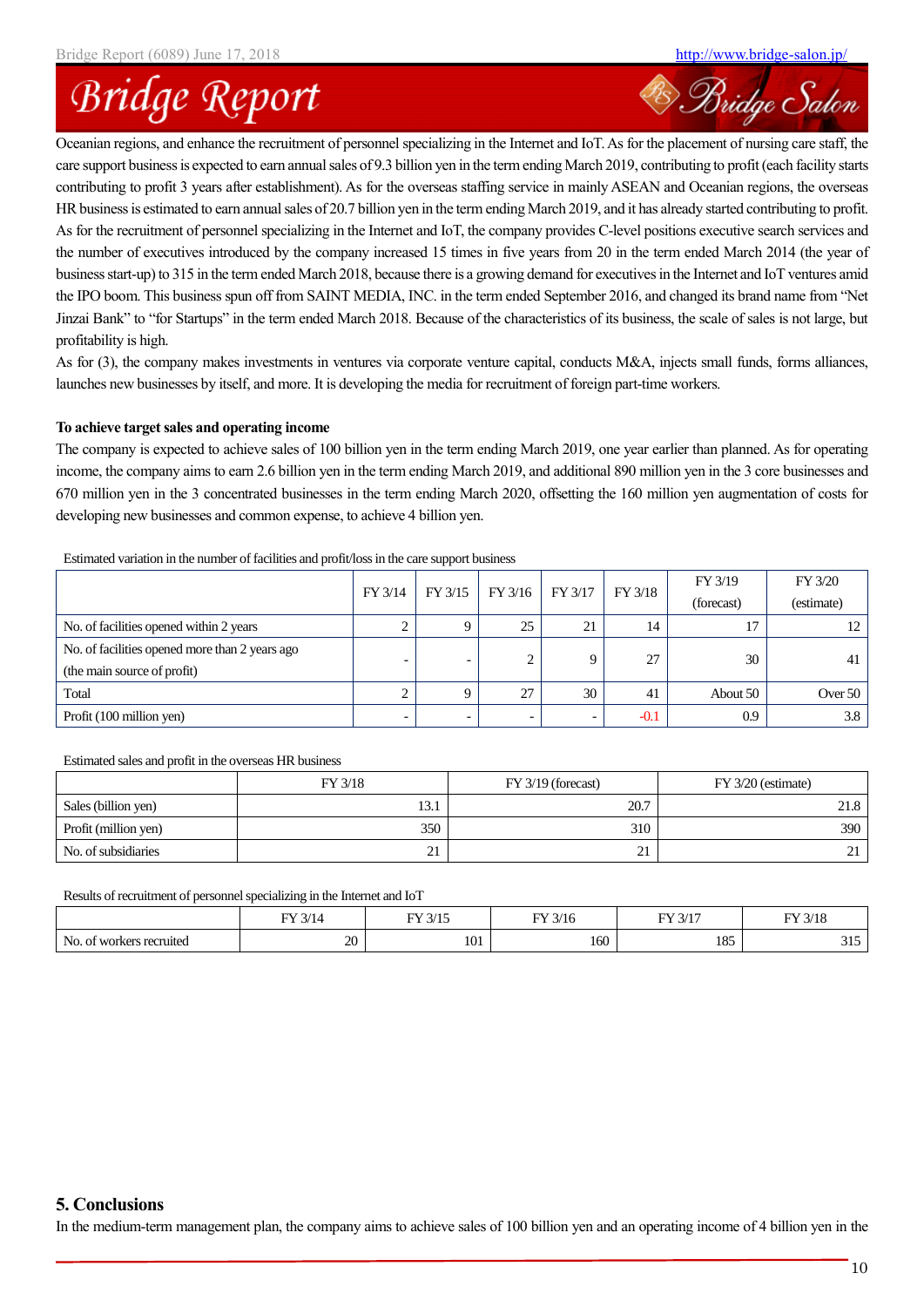**B** Bridge Salon

# **Bridge Report**

final term ending March 2020. Target sales are projected to be achieved one year earlier than planned, but it is necessary to increase operating income at an annual rate of around 30% for two consecutive years (FY 3/19 and FY 3/20). Since operating income is estimated to grow only 7.6% in FY 3/19, it is necessary to earn much more operating income in FY 3/20. However, in the term ending March 2019, the company will fortify its marketing base by expanding sales areas and cultivating new fields for the 3 core businesses. Among the 3 concentrated businesses, the care support business, which will have 50 facilities as targeted, will enter the profit-earning phase in FY 3/19 or later, and the business of recruitment of personnel specializing in the Internet and IoT is riding the tide of market expansion and will increasingly contribute to total profit. This business has a high profit rate, so even when its contribution to sales is small, that to profit becomes significant. As for the overseas HR business, there is a concern over exchange rates, but the revenue from existing subsidiaries is stable, and M&A is expected to improve the business performance.

The key point for the term ending March 2019 is how much the company can increase the possibility of achieving their goals. We would like to pay attention to the progress and outcomes of their measures.

#### **<Reference: Regarding Corporate Governance>**

#### ◎ **Organization type, and the composition of directors and auditors**

| Organization type | Company with company auditor(s)        |
|-------------------|----------------------------------------|
| <b>Directors</b>  | 5 directors, including 2 external ones |
| <b>Auditors</b>   | 3 auditors, including 3 external ones  |

### ◎ **Corporate Governance Report Updated on June 20, 2018**

### **Basic policy**

In order to make our business administration transparent and compliant with law, our company will develop a structure for swiftly and flexibly responding to the changes in the business environment of the entire group of our company, while enriching corporate governance. We will implement a variety of company-wide measures for diffusing our corporate ethics, philosophy, etc. among all employees of our corporate group.

#### **<Disclosure Based on the Principles of the Corporate Governance Code (Excerpts)>**

#### 【**Principle 1-4**】

(A) Policy on strategically held shares

Comprehensively considering creation of business opportunities, and establishment, maintenance and enhancement of transaction and cooperative relationships, and the like, our company will hold shares when strategically necessary.

(B) Criteria for the execution of voting rights relating to strategically held shares

Our company will determine whether or not to exercise our voting rights based on various perspectives such as medium to long-term improvement of corporate value and enhancement of shareholder return, with sufficient respect for the management policy, strategy, and the like of companies that we invest in, not based on pros and cons in a uniform manner.

### 【**Principle 5-1**】

Our company has formulated the disclosure policy which consists of "Basic policy on information disclosure," 'Criteria for information disclosure," "Methods for information disclosure," "Future outlook," and "Silent period" and published them on our website. Moreover, our policy on encouraging constructive dialogue with shareholders is as follows:

- (1) In our company, the president and the director in charge of the Administration department proactively have dialogue and conduct IR activities to facilitate good bilateral communication with shareholders, with weight attached to fairness, accuracy, and continuity of the management strategy, business strategy, financial information, and the like.
- (2) Various departments, including not only the Administration department but also the Management planning department, General Affairs department, Financial department, Accounting department, Legal department, and personnel in charge of each business, organically cooperate with each other to disclose information in a timely, fair and proper fashion.
- (3) Our company endeavors to enrich company information sessions for shareholders and the like, as a means of dialogue.
- (4) Our company appropriately and effectively feeds back opinions or concerns of shareholders, and the like, obtained through dialogue with them to each meeting structure of our company by the president or the director in charge of the Administration department.
- (5) In addition to the silent period in accordance with the disclosure policy, our company thoroughly enforces the regulations for management of insider information.